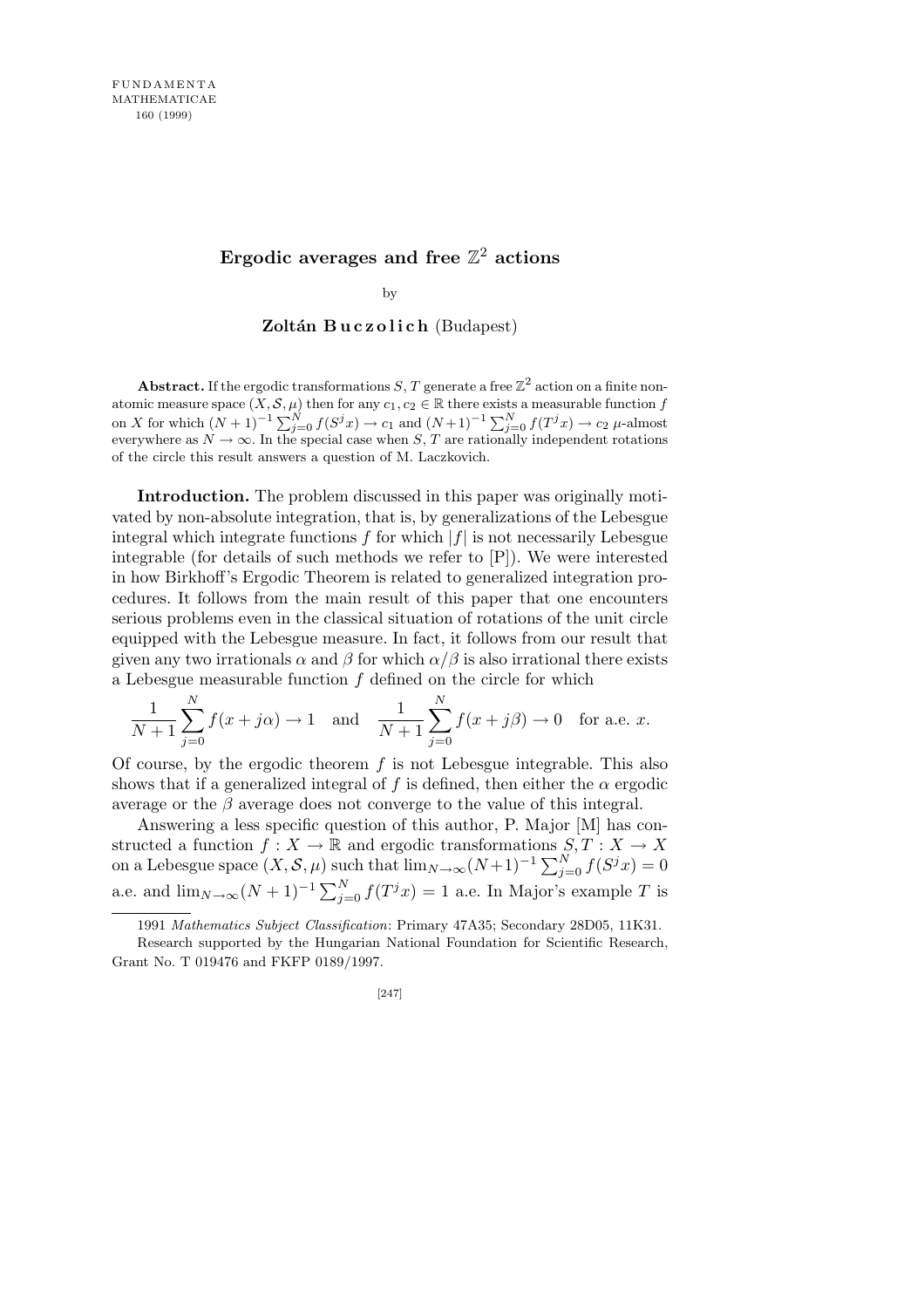a shift on a suitable Lebesgue space and *S* is conjugate to *T*. The definition of *S* is quite involved.

M. Laczkovich raised the question whether *X* in the above example can be the unit circle with *S* and *T* being irrational rotations. In this paper an affirmative answer to this question is given in a somewhat more general setting. Since the transformations in Major's example were conjugate, and two conjugate, orientation preserving homeomorphisms of the circle have the same rotation number, Major's example differs substantially from the rotation case.

Working on M. Laczkovich's problem, in [Bu] we obtained the following result: Suppose that *f* is a measurable function defined on the circle and

$$
\Gamma_f = \bigg\{ \alpha : \frac{1}{N+1} \sum_{j=0}^{N} f(x+j\alpha) \text{ converges a.e.} \bigg\}.
$$

We verified that  $\Gamma_f$  is of positive Lebesgue measure if and only if *f* is Lebesgue integrable, and in that case, by the ergodic theorem, all the limits equal almost everywhere the integral of *f*. Furthermore, given a sequence  $\{\alpha_j\}_{j=1}^{\infty}$  of rationally independent irrationals, there exists a non-Lebesgue integrable *f* such that each  $\alpha_j \in \Gamma_f$ . This result implies that  $\Gamma_f$  can be dense for non-integrable functions. In [S] R. Svetic improves this result by showing that there exists a non-integrable *f* for which  $\Gamma_f \cap I$  is of cardinality continuum for any non-empty open subinterval *I* of the circle. It is still an open question whether there exists a non-Lebesgue integrable measurable function *f* such that the Hausdorff dimension of  $\Gamma_f$  is positive.

If  $\alpha$  and  $\beta$  are independent over the rationals then  $Tx = x + \alpha$  and  $Sx = x + \beta$  generate a free  $\mathbb{Z}^2$  action on the circle. The main result of this paper shows that if *S*, *T* are ergodic transformations of a non-atomic Lebesgue measure space  $(X, \mathcal{S}, \mu)$  and they generate a free  $\mathbb{Z}^2$  action then for any  $c_1, c_2 \in \mathbb{R}$  there exists a measurable function  $f: X \to \mathbb{R}$  such that

$$
\lim_{N \to \infty} \frac{1}{N+1} \sum_{j=0}^{N} f(S^{j} x) = c_{1},
$$
  

$$
\lim_{N \to \infty} \frac{1}{N+1} \sum_{j=0}^{N} f(T^{j} x) = c_{2} \quad \text{for } \mu\text{-a.e. } x.
$$

**Preliminaries.** In this paper, whenever we use the symbol  $\sum_{\gamma \in \Gamma} a_{\gamma}$ *Premimizives.* In this paper, whenever we and *Γ* is empty then by definition  $\sum_{\gamma \in \Gamma} a_{\gamma} = 0$ .

Free  $\mathbb{Z}^2$  actions on Lebesgue spaces are natural generalizations of independent rotations of the circle. Assume that a  $\mathbb{Z}^2$  action is generated by *S* and *T* on a finite non-atomic Lebesgue measure space  $(X, \mathcal{S}, \mu)$ , and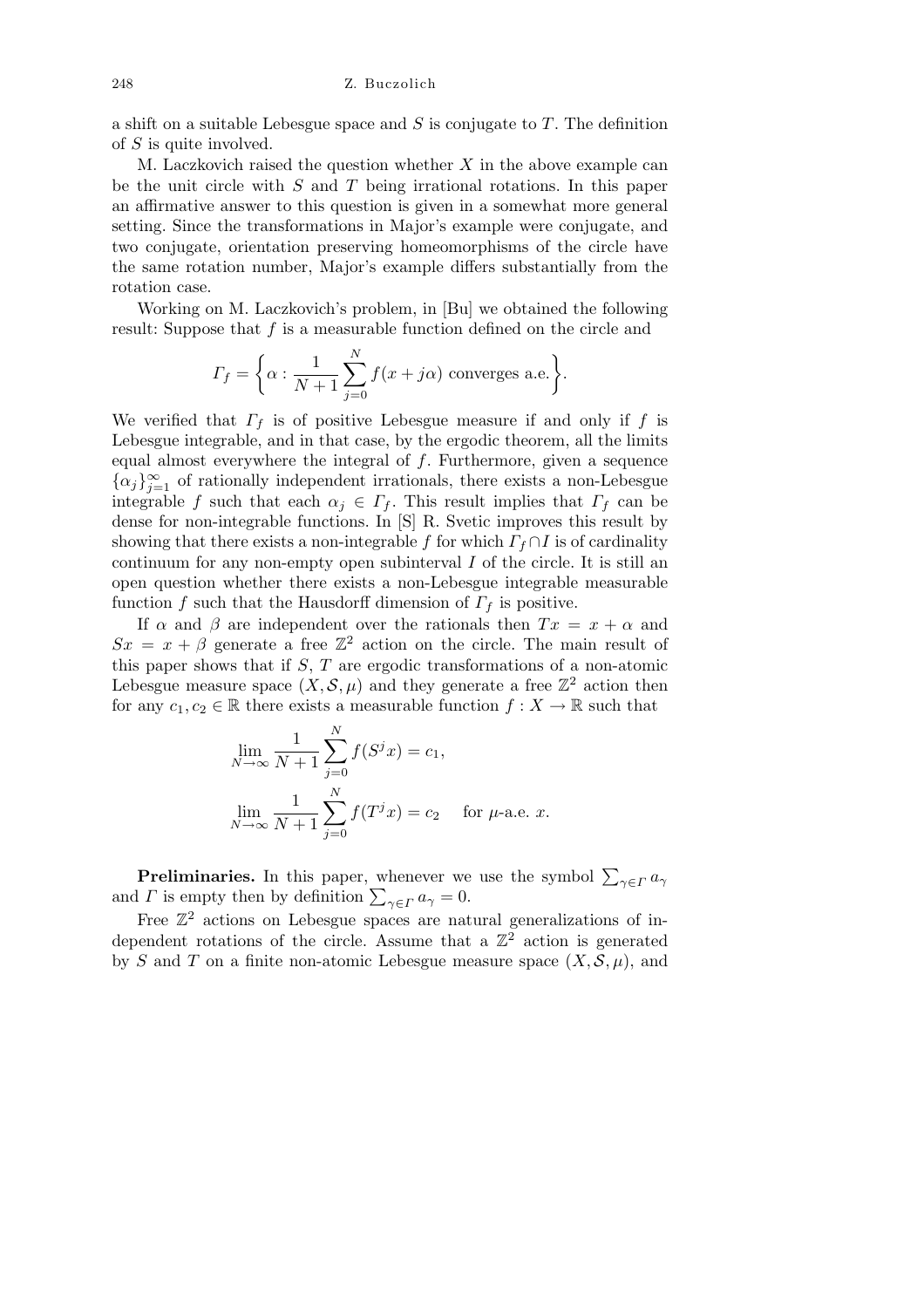$T^j S^k$  for all  $(j, k) \in \mathbb{Z}^2$  is a measure preserving transformation on *X*. We say that the group action generated by *T* and *S* is *free* if  $T^j S^k x \neq x$  for  $(i,k) \neq (0,0)$  and  $\mu$ -a.e. *x*. Given a number *N* denote by  $R_N$  the rectangle  $\{(j,k): 1 \leq j \leq N, 1 \leq k \leq 2N\}$ . Observe that translated copies of  $R_N$ form a partition of  $\mathbb{Z}^2$ , that is,  $R_N$  is a *tiling* set in the sense of [OW]. By Theorem 2 of [OW] Rokhlin's lemma is valid for the above free  $\mathbb{Z}^2$  actions and  $R_N$ . This means the following:

For any  $\varepsilon > 0$  there is a set  $B \in \mathcal{S}$  such that

- (i)  $\{T^j S^k B : (j, k) \in R_N\}$  are disjoint sets, and
- $\mu(\bigcup_{(j,k)\in R_N} T^j S^k B) > 1 \varepsilon.$

## **Main result**

THEOREM. Assume that  $(X, \mathcal{S}, \mu)$  is a finite non-atomic Lebesgue mea*sure space and*  $S, T : X \rightarrow X$  *are two*  $\mu$ -ergodic transformations which *generate a free*  $\mathbb{Z}^2$  *action on X. Then for any*  $c_1, c_2 \in \mathbb{R}$  *there exists a*  $\mu$ *-measurable function*  $f: X \to \mathbb{R}$  *such that* 

$$
M_N^S f(x) = \frac{1}{N+1} \sum_{j=0}^N f(S^j x) \to c_1,
$$
  

$$
M_N^T f(x) = \frac{1}{N+1} \sum_{j=0}^N f(T^j x) \to c_2 \quad \text{for } \mu\text{-almost every } x \text{ as } N \to \infty.
$$

P r o o f. If  $c_1 = c_2$  then any function with  $\int_X f d\mu = c_1$  is suitable. Without limiting generality we can assume that  $\mu(X) = 1$ ,  $c_1 = 0$ , and *c*<sub>2</sub> = 1. Given a *µ*-measurable function  $g: X \to \mathbb{R}$  and an  $\varepsilon > 0$  we say that it is  $(S, \varepsilon)$ -good if there exists a measurable set  $X_{\varepsilon,S}$  such that  $\mu(X \setminus X_{\varepsilon,S}) < 2\varepsilon$  and  $|M_N^S g(x)| < \varepsilon$  for all  $x \in X_{\varepsilon,S}$  and  $N = 0,1,...$ Denote by *E* the support of *g*.

CLAIM 1. *Given an integer*  $N_0$  *assume that*  $\mu(\bigcup_{k=1}^{N_0} N_k)$  $\frac{N_0}{k=0} S^{-k} E$ ) < 2*ε and* 

(1) 
$$
\Big|\sum_{k=0}^N g(S^k x)\Big| < N_0 \varepsilon \quad \text{for all } x \in X \text{ and } N = 0, 1, \dots
$$

*Then g is*  $(S, \varepsilon)$ *-good.* 

Proof. Let  $X_{\varepsilon,S} = X \setminus \bigcup_{k=1}^{N_0}$  $\int_{k=0}^{N_0} S^{-k} E$ . If  $x \in X_{\varepsilon,S}$  then  $g(S^k x) = 0$  for  $k = 0, \ldots, N_0$ ; hence  $M_N^S g(x) = 0$  for  $N = 0, \ldots, N_0$ . Furthermore by using (1) for  $N > N_0$  we have

$$
|M_N^S g(x)| = \left| \frac{1}{N+1} \sum_{k=0}^N g(S^k x) \right| < \left| \frac{1}{N_0} \sum_{k=0}^N g(S^k x) \right| < \varepsilon.
$$

This shows that Claim 1 is true.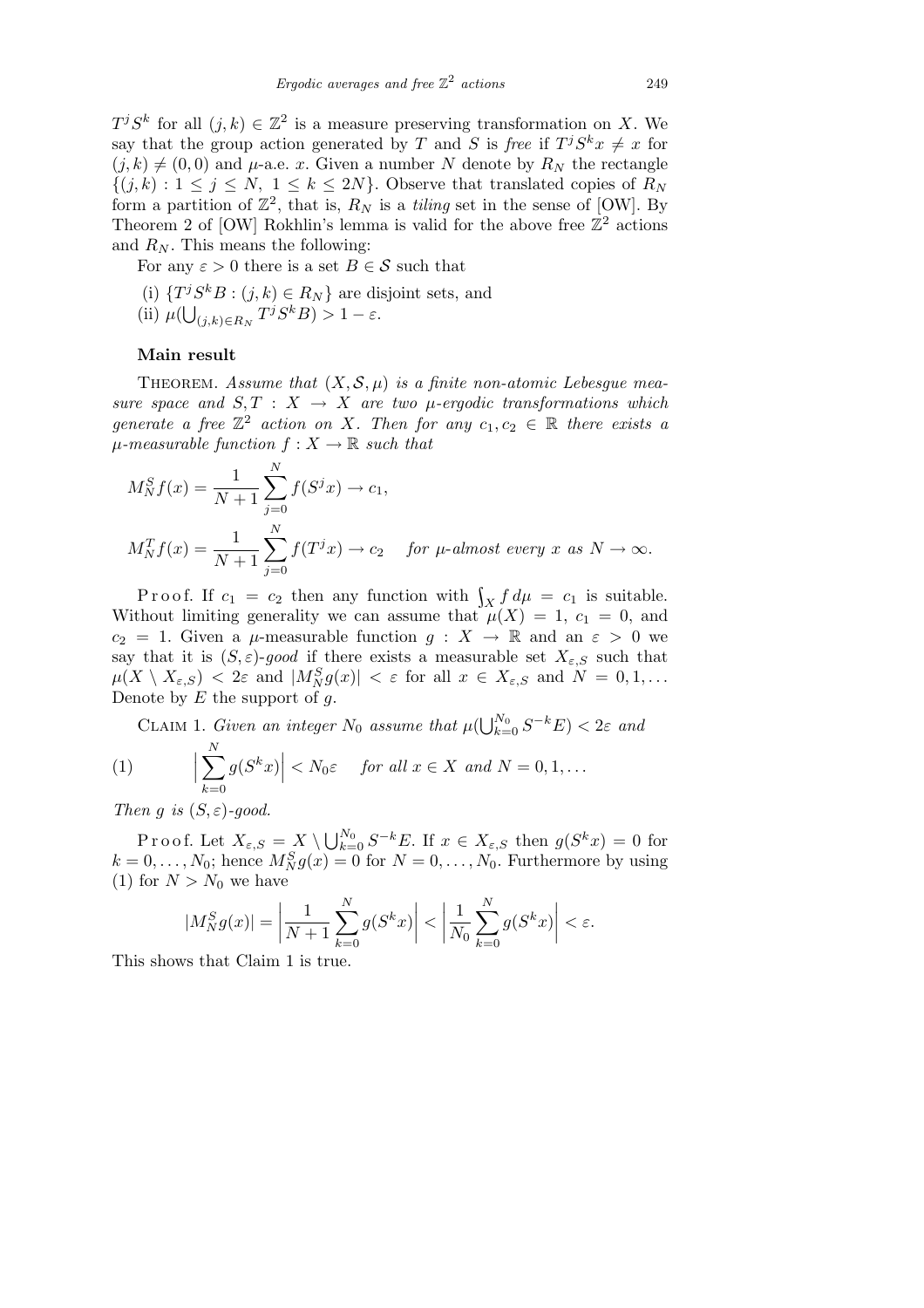Assume that  $\varepsilon_0 > \varepsilon_1 > \ldots > 0, \sum_{i=1}^{\infty}$  $\sum_{j=0}^{\infty} \varepsilon_j < \infty$ , and  $1/\varepsilon_j$  is an integer for all *j*. We also suppose that the bounded measurable functions  $f_j: X \to \mathbb{R}$ have the following properties:

- (i) if  $E^j$  denotes the support of  $f_j$  then  $\mu(E^j) < 2\varepsilon_j$ ,
- (ii)  $\int_X f_j \, d\mu = 1$ ,
- (iii)  $f_{2j+1} f_{2j}$  is  $(S, \varepsilon_{2j})$ -good and
- (iv)  $f_{2j+2} f_{2j+1}$  is  $(T, \varepsilon_{2j+1})$ -good for  $j = 0, 1, \ldots$

Later we show that such functions exist. Now we verify that the exis-Later we show that such functions exist. Now we verify that the exis-<br>tence of such functions implies the theorem. Set  $f = \sum_{j=0}^{\infty} (-1)^j f_j$ . From<br>(i) and  $\sum_i \varepsilon_i < \infty$  it follows that the sum defining *f* converges *µ*  $j \in \mathcal{S}$  it follows that the sum defining *f* converges *µ*-almost everywhere.

We first show that  $M_N^T f(x) \to 1$   $\mu$ -almost everywhere. Given  $\varepsilon > 0$  choose  $N_0$  such that  $\sum_{j=2N_0+1}^{\infty} \varepsilon_j < \varepsilon/4$ . Since  $f_{2j+2} - f_{2j+1}$  is  $(T, \varepsilon_{2j+1})$ good for each *j* there exists  $X_{\varepsilon_{2j+1},T}$  such that  $\mu(X \setminus X_{\varepsilon_{2j+1},T}) < 2\varepsilon_{2j+1}$ and  $|M_N^T(f_{2j+2} - f_{2j+1})(x)| < \varepsilon_{2j+1}$  for all  $N = 0, 1, ...$  and  $x \in X_{\varepsilon_{2j+1},T}$ . Observe that letting

$$
g_{N_0} = \sum_{j=0}^{2N_0} (-1)^j f_j = f_0 + \sum_{j=0}^{N_0 - 1} f_{2j+2} - f_{2j+1}
$$

we have  $\int_X g_{N_0} d\mu = 1$  and by the ergodic theorem we can choose a measurable set  $X_{N_0}$  and a number  $N_1 > N_0$  such that  $\mu(X \setminus X_{N_0}) < \varepsilon/2$  and  $|M_N^T g_{N_0}(x) - 1| < \varepsilon/2$  for  $x \in X_{N_0}$  and  $N \ge N_1$ .

 $\operatorname{Set} \hat{X} = X_{N_0} \cap \bigcap_{i=1}^{\infty}$  $\sum_{j=N_0}^{\infty} X_{\varepsilon_{2j+1},T}$ *.* Then  $\mu(X \setminus \widehat{X}) < \varepsilon$  and for  $x \in \widehat{X}$  and  $N \geq N_1$  we have

$$
|M_N^T f(x) - 1| \le |M_N^T g_{N_0}(x) - 1| + \sum_{j=N_0}^{\infty} |M_N^T (f_{2j+2} - f_{2j+1})(x)|
$$
  

$$
< \varepsilon/2 + \sum_{j=N_0}^{\infty} \varepsilon_{2j+1} < \varepsilon.
$$

Since this estimate is valid for all  $\varepsilon > 0$  this implies  $M_N^T f(x) \to 1$  *µ*-almost everywhere. The argument showing  $M_N^S f(x) \to 0$  is similar and is based on the fact that if we set  $g_{N_0} = \sum_{j=0}^{N_0-1} f_{2j+1} - f_{2j}$  then  $\int_X g_{N_0} d\mu = 0$ .

To complete the proof of the Theorem we need to show that functions  $f_i$  with properties (i)–(iv) exist. This is based on the following lemma.

Lemma. *Suppose that the transformations S*, *T satisfy the assumptions of the Theorem. Assume that K and N are arbitrary positive integers and g*<sub>0</sub> *is a bounded measurable function with support*  $E^0$ . Set  $\varepsilon = 1/K$ . Then *there exists another bounded measurable function g*<sup>1</sup> *such that*

(a)  $\int_X g_1 d\mu = \int_X g_0 d\mu,$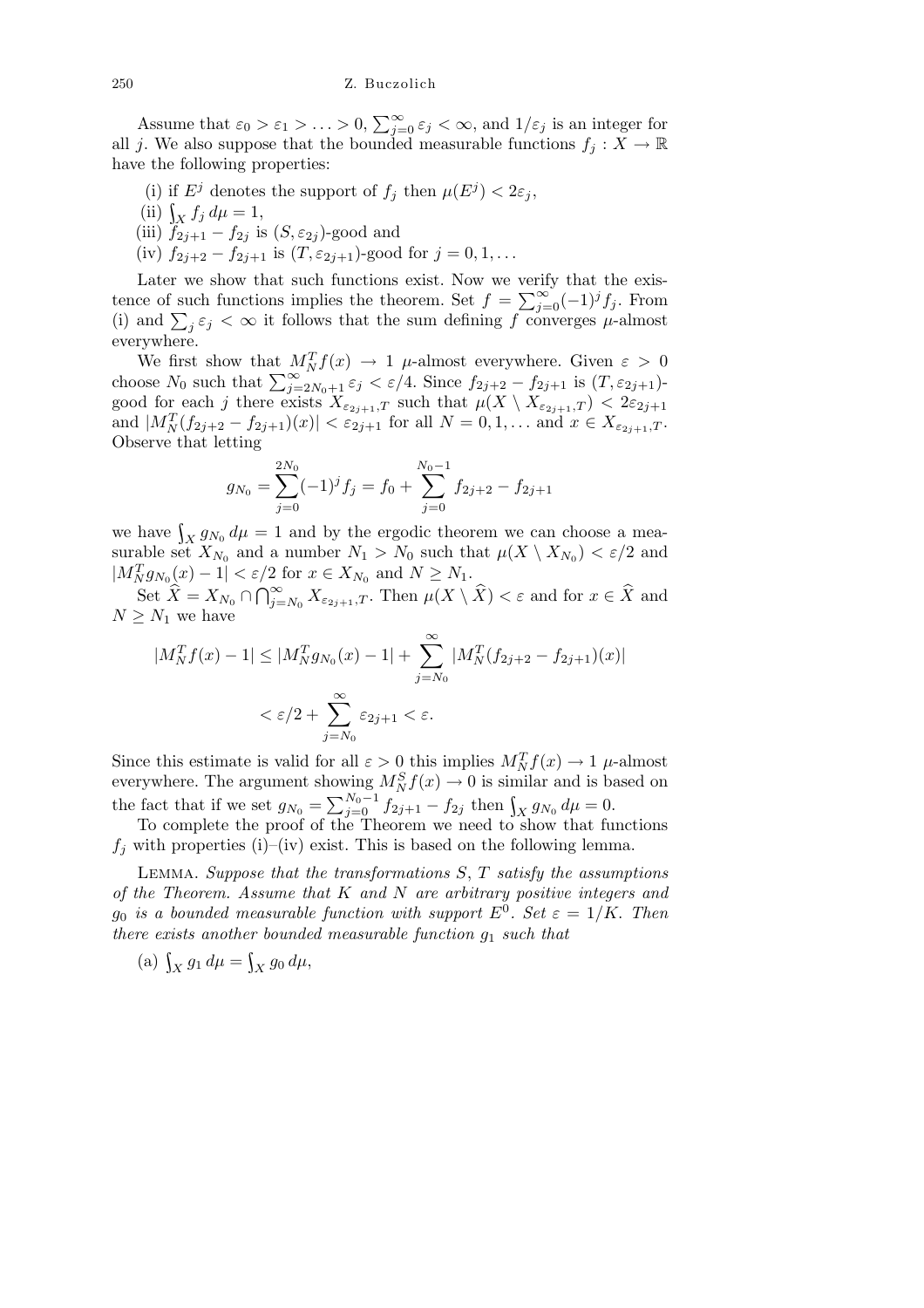(b) if  $E^1$  denotes the support of  $g_1$  then  $\mu(\bigcup_{k=1}^N g_k)$ *<sup>k</sup>*=*−<sup>N</sup> S <sup>−</sup><sup>k</sup>E*<sup>1</sup> ) *<* 2*ε*,

(c) sup<sub>$$
x \in X
$$</sub>  $|g_1(x)| \leq \varepsilon^{-1} \sup_{x \in X} |g_0(x)|$ ,

(d)  $|\sum_{k=1}^{M}$  $\int_{k=0}^{M} (g_1 - g_0)(T^k x) \leq 2\varepsilon^{-1} \sup_{x \in X} |g_0(x)|$  *for*  $M = 0, 1, \ldots$  *and*  $all x \in X$ *, and* 

 $\mathcal{L} \in \mathcal{L}$ ,  $\mathcal{L}$  *arrotes the support of*  $g_1 - g_0$  *we have*  $E_{1,0} \subset \bigcup_{k=1}^K$  $\frac{K}{k=0} T^k E^0.$ 

We prove the Lemma later. Next we use it repeatedly to find the functions  $f_i$ . Let  $K_i = 1/\varepsilon_i$ . Since the even and odd steps are slightly different, we now state what properties we want to satisfy at these steps.

The even case:

$$
(a_{2j})\int_X f_{2j} d\mu = \int_X f_{2j-1} d\mu = 1,
$$
  

$$
(b_{2j})\mu_{2j}^{N_{2j}} = \int_{S-k}^{S-1} E_{2j}^{2j} \leq 2\epsilon.
$$

$$
(b_{2j}) \ \mu(\bigcup_{k=-N_{2j}}^{N_{2j}} S^{-k} E^{2j}) < 2\varepsilon_{2j},
$$

 $(\text{c}_{2j}) \sup_{x \in X} |f_{2j}(x)| \leq \varepsilon_{2j}^{-1} \sup_{x \in X} |f_{2j-1}(x)|$ ,

 $(d_{2j})$   $|\sum_{k=1}^{M}$  $\frac{M}{k=0}(f_{2j}-f_{2j-1})(T^kx)| \ \leq \ 2\varepsilon_{2j}^{-1}\sup_{x\in X}|f_{2j-1}(x)| \ \ \text{for} \ \ M\ =$  $0, 1, \ldots$ , and all  $x \in X$ ,

(e<sub>2*j*</sub>) if  $E_{2j,2j-1}$  denotes the support of  $f_{2j} - f_{2j-1}$  we have

$$
E_{2j,2j-1} \subset \bigcup_{k=0}^{K_{2j}} T^k E^{2j-1}.
$$

The odd case:

$$
(a_{2j+1}) \int_X f_{2j+1} d\mu = \int_X f_{2j} d\mu = 1,
$$
  
\n
$$
(b_{2j+1}) \mu(\bigcup_{k=-N_{2j+1}}^{N_{2j+1}} T^{-k} E_{2j+1}^{2j+1}) < 2\varepsilon_{2j+1},
$$
  
\n
$$
(c_{2j+1}) \sup_{x \in X} |f_{2j+1}(x)| \le \varepsilon_{2j+1}^{-1} \sup_{x \in X} |f_{2j}(x)|,
$$
  
\n
$$
(d_{2j+1}) \left| \sum_{k=0}^M (f_{2j+1} - f_{2j})(S^k x) \right| \le 2\varepsilon_{2j+1}^{-1} \sup_{x \in X} |f_{2j}(x)| \text{ for } M = 1
$$

 $0, 1, \ldots$  and all  $x \in X$ ,

 $(e_{2j+1})$  if  $E_{2j+1,2j}$  denotes the support of  $f_{2j+1} - f_{2j}$  we have

$$
E_{2j+1,2j} \subset \bigcup_{k=0}^{K_{2j+1}} S^k E^{2j}.
$$

Set  $f_{-1}(x) = 1$  for all  $x \in X$ . Let

$$
N_0 = \frac{2}{\varepsilon_1^2} \cdot \frac{1}{\varepsilon_0} = \frac{2}{\varepsilon_1^2} \cdot \frac{1}{\varepsilon_0} \sup_{x \in X} |f_{-1}|.
$$

Apply the Lemma with  $K = K_0 = 1/\varepsilon_0$ ,  $N = N_0$ , and  $g_0 = f_{-1}$  to obtain a bounded measurable function  $f_0$  such that properties  $(a_0)$ – $(d_0)$  are satisfied.

The general odd step: Assume that  $f_{2j}$  is defined for a  $j = 0, 1, \ldots$  Set

$$
N_{2j+1} = \frac{2}{\varepsilon_{2j+2}^2} \cdot \frac{1}{\varepsilon_{2j+1}} \sup_{x \in X} |f_{2j}|.
$$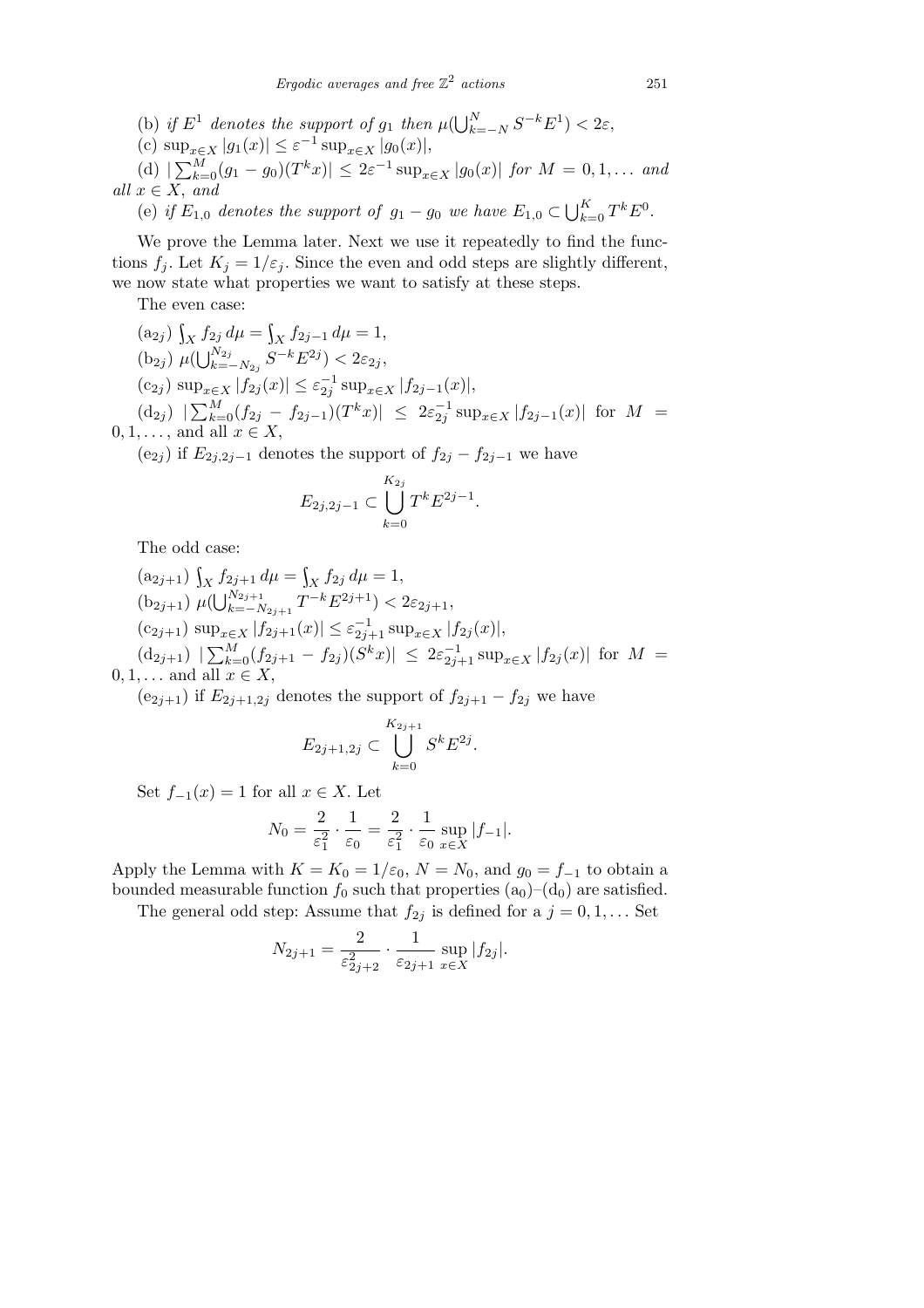Apply the Lemma by reversing the role of *S* and *T* with  $K = K_{2j+1}$  $1/\epsilon_{2j+1}$ ,  $N = N_{2j+1}$  and  $g_0 = f_{2j}$ . This yields a function  $f_{2j+1}$  with properties  $(a_{2j+1})-(e_{2j+1}).$ 

The general even step: Assume that  $f_{2j+1}$  is defined for a  $j = 0, 1, \ldots$ Set 2 1

$$
N_{2j+2} = \frac{2}{\varepsilon_{2j+3}^2} \cdot \frac{1}{\varepsilon_{2j+2}} \sup_{x \in X} |f_{2j+1}|.
$$

Apply the Lemma for *S* and *T* with  $K = K_{2j+2} = 1/\varepsilon_{2j+2}$ ,  $N = N_{2j+2}$  and  $g_0 = f_{2j+1}$ . This yields a function  $f_{2j+2}$  satisfying  $(a_{2j+2})-(e_{2j+2})$ .

It is clear that the functions  $f_j$  defined above have properties (i)–(ii). Next we verify (iii). From  $\int_X f_{2j-1} d\mu = 1$  it follows that  $\sup_{x \in X} |f_{2j-1}(x)|$  $\geq$  1; hence  $1/\varepsilon_{2j+1} = K_{2j+1} < N_{2j}$ . Thus using  $(e_{2j+1})$  we infer  $E_{2j+1,2j}$  $\subset \bigcup_{k=0}^{K_{2j+1}} S^k E^{2j} \subset \bigcup_{k=0}^{N_{2j}} S^k E^{2j}$ . Therefore

$$
\bigcup_{k=0}^{N_{2j}} S^{-k} E_{2j+1,2j} \subset \bigcup_{k=-N_{2j}}^{N_{2j}} S^{-k} E^{2j}.
$$

Now,  $(b_{2i})$  implies

$$
\mu\Big(\bigcup_{k=0}^{N_{2j}} S^{-k} E_{2j+1,2j}\Big) \le \mu\Big(\bigcup_{k=-N_{2j}}^{N_{2j}} S^{-k} E^{2j}\Big) < 2\varepsilon_{2j}.
$$

From  $(d_{2j+1})$  and  $(c_{2j})$  we obtain

$$
\Big| \sum_{k=0}^{M} (f_{2j+1} - f_{2j})(S^k x) \Big| \le \frac{2}{\varepsilon_{2j+1}} \sup_{x \in X} |f_{2j}(x)| \le \frac{2}{\varepsilon_{2j+1}} \cdot \frac{1}{\varepsilon_{2j}} \sup_{x \in X} |f_{2j-1}(x)|
$$
  
=  $N_{2j} \varepsilon_{2j+1} < N_{2j} \varepsilon_{2j}$ 

for all  $M = 0, 1, \ldots$  and  $x \in X$ . Claim 1 implies that  $g = f_{2j+1} - f_{2j}$  is  $(S, \varepsilon_{2j})$ -good. A similar argument shows (iv). This completes the proof of the Theorem.

*Proof of the Lemma.* Let  $N_0 = (2/\varepsilon)N$  and  $\varepsilon_0 = \varepsilon/(2(2N+1))$ . Using Rokhlin's Lemma with  $\varepsilon_0$  and  $R_{N_0}$  choose a measurable set *B* such that

- (i) the sets  $\{T^j S^k B : (j, k) \in R_{N_0}\}\$ are disjoint, and S
- (ii) letting  $E_0^1 =$  $(t_{j,k}) \in R_{N_0}$  *T*<sup>*j*</sup>*S*<sup>*k*</sup>*B* we have  $\mu(E_0^1) > 1 - \varepsilon_0$ .

Observe that from (i)–(ii) it follows that  $1 - \varepsilon_0 < 2N_0^2 \mu(B) \le 1$ .

We will call the system  $\{T^j S^k B : (j, k) \in R_{N_0}\}\$ a *Rokhlin tower* corresponding to  $\varepsilon_0$  and  $R_{N_0}$ . The set  $C_j = \bigcup_{k=1}^{N_0} E_{k-1}$  $\int_{k=1}^{2N_0} T^j S^k B$  is called the *j*th *column* of the tower.

If  $j \in \{1, \ldots, N_0 \varepsilon\}$  and  $x \in C_{jK}$  then set  $g_1(x) = \sum_{k=0}^{K-1} g_0(T^{-k}x)$ ; at other points of  $E_0^1$  set  $g_1(x) = 0$ . If  $x \notin E_0^1$  set  $g_1(x) = g_0(x)$ . From this definition it follows that  $|g_1(x)| \leq K \sup_{y \in X} |g_0(y)|$  for all  $x \in X$ . This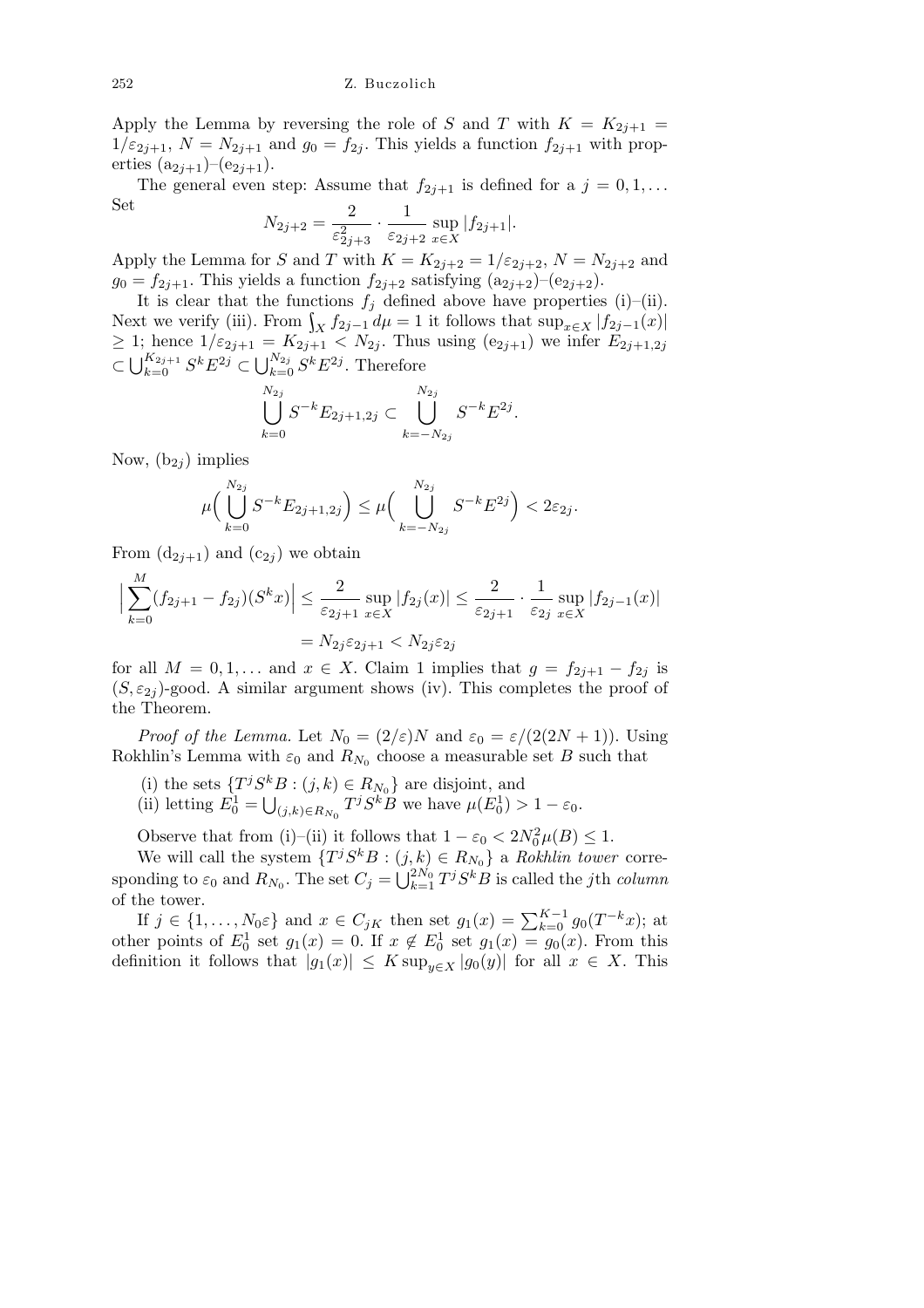proves property (c). Since *T −k* is measure preserving it is not difficult to see that  $\int_{E_0^1} g_1 d\mu = \int_{E_0^1} g_0 d\mu$ . On the other hand, for  $x \notin E_0^1$ ,  $g_1(x) = g_0(x)$ . This implies (a).

Set  $E_{00}^1 = \bigcup_{j=1}^{N_0 \varepsilon} C_{jK}$  and  $E_1^1 = X \setminus E_0^1$ . The definition of  $g_1$  implies that its support,  $E^1$ , is covered by  $E^1_{00} \cup E^1_1$ . We also have  $\mu(E^1_1) < \varepsilon_0$ , and  $\mu(E_{00}^1) = 2\varepsilon N_0^2 \mu(B).$ 

If  $x \in E_{00}^1$  and  $g_1(x) \neq 0$  then there exists  $0 \leq k \leq K$  such that  $g_0(T^{-k}x) \neq 0$ ; hence  $x \in T^k E^0$  for this *k*. Since  $g_1 - g_0$  is 0 on  $E_1^1$ , its support,  $E_{1,0}$ , is a subset of  $\bigcup_{k=0}^{K} T^{k} E^{0}$ . This shows (e).

On the other hand

$$
\bigcup_{k=-N}^{N} S^{k} E_{00}^{1} = \bigcup_{k=-N}^{N} \bigcup_{j=1}^{N_{0} \in 2N_{0}} S^{k} T^{jK} S^{l} B = \bigcup_{j=1}^{N_{0} \in 2N_{0}+N} \bigcup_{l=-N+1}^{N_{l} \in 2N_{l}} T^{jK} S^{l} B;
$$

hence

$$
\mu\Big(\bigcup_{k=-N}^{N} S^k E_{00}^1\Big) \le N_0 \varepsilon (2N_0 + 2N)\mu(B) = \varepsilon 2N_0^2 \bigg(1 + \frac{\varepsilon}{2}\bigg) \mu(B) < \frac{3}{2}\varepsilon.
$$

Clearly  $\mu(\bigcup_{k=1}^N$ *N*  $\sum_{k=-N}^{N} S^{k} E_{1}^{1}$  = (2*N* + 1) $\varepsilon_0 < \varepsilon/2$ . Since  $E^{1} \subset E_{00}^{1} \cup E_{1}^{1}$  the above inequalities imply that (b) also holds.

Assume that  $T^{k'}x \in C_{jK-(K-1)}$  for a  $j \in \{1,\ldots,N_0\varepsilon\}$ . Then  $T^{k'+K-1}x$  $∈$   $C_{iK}$  and hence

$$
(2)\sum_{k=k'}^{k'+K-1} (g_1 - g_0)(T^k x) = g_1(T^{k'+K-1} x) - \sum_{k=0}^{K-1} g_0(T^{-k}(T^{k'+K-1} x)) = 0.
$$

Given  $x \in X$  choose  $k_0 \geq 0$  such that  $x, \ldots, T^{k_0-1}x \notin E_0^1$  but  $T^{k_0}x \in E_0^1$ . If there is no such  $k_0$  then  $(g_1 - g_0)(T^k x) = 0$  for all  $k$  and this implies property (d). If there is such a  $k_0$  then choose  $k_0 \leq k_1 < k_0 + K$  such that  $T^{k_1}x \in C_{j_1K-(K-1)}$  for a  $j_1 \in \{1, ..., N_0\varepsilon\}$ , or  $T^{k_1}x \notin E_0^1$  and  $T^{k'}x \in E_0^1$ for  $k_0 \leq k' < k_1$ .

Next we choose a sequence  $k_1 < k_2 < \ldots$  such that for each *n* either  $T^{k_n}$ *x*  $\notin E_0^1$ , or if  $T^{k_n}$ *x*  $\in E_0^1$  then there exists  $j_n \in \{1, ..., N_0 \varepsilon\}$  such that  $T^{k_n} x \in C_{j_n K - (K-1)}$ . If  $j_n < N_0 \varepsilon$  then set  $k_{n+1} = k_n + K$  and  $j_{n+1} = j_n + 1$ . In this case  $T^{k_{n+1}}x \in C_{j_{n+1}K-(K-1)}$ .

If  $j_n = N_0 \varepsilon$  then again set  $k_{n+1} = k_n + K$ . Observe that  $T^{k_{n+1}-1}x \in$  $C_{KN_0\varepsilon} = C_{N_0}$ , which is the "last column" of the tower. Since  $C_j = T^{-1}C_{j+1}$ when  $j < N_0$ , if  $T^{k_{n+1}}x \in E_0^1$  then  $T^{k_{n+1}}x \in C_1 = C_{K-(K-1)}$  and we can set  $j_{n+1} = 1$ .

Now assume that for some  $n, T^{k_n}x \notin E_0^1$ . Then  $(g_1 - g_0)(T^{k_n}x) = 0$ . Set  $k_{n+1} = k_n + 1$ . If  $T^{k_{n+1}}x \notin E_0^1$  then repeat the above process. If  $T^{k_{n+1}}x \in E_0^1$ then it is again easy to see that  $T^{-1}(T^{k_{n+1}}x) = T^{k_n}x \notin E_0^1$  implies that  $T^{k_{n+1}}x \in C_1 = C_{K-(K-1)}$ . Set again *j*<sub>*n*+1</sub> = 1.